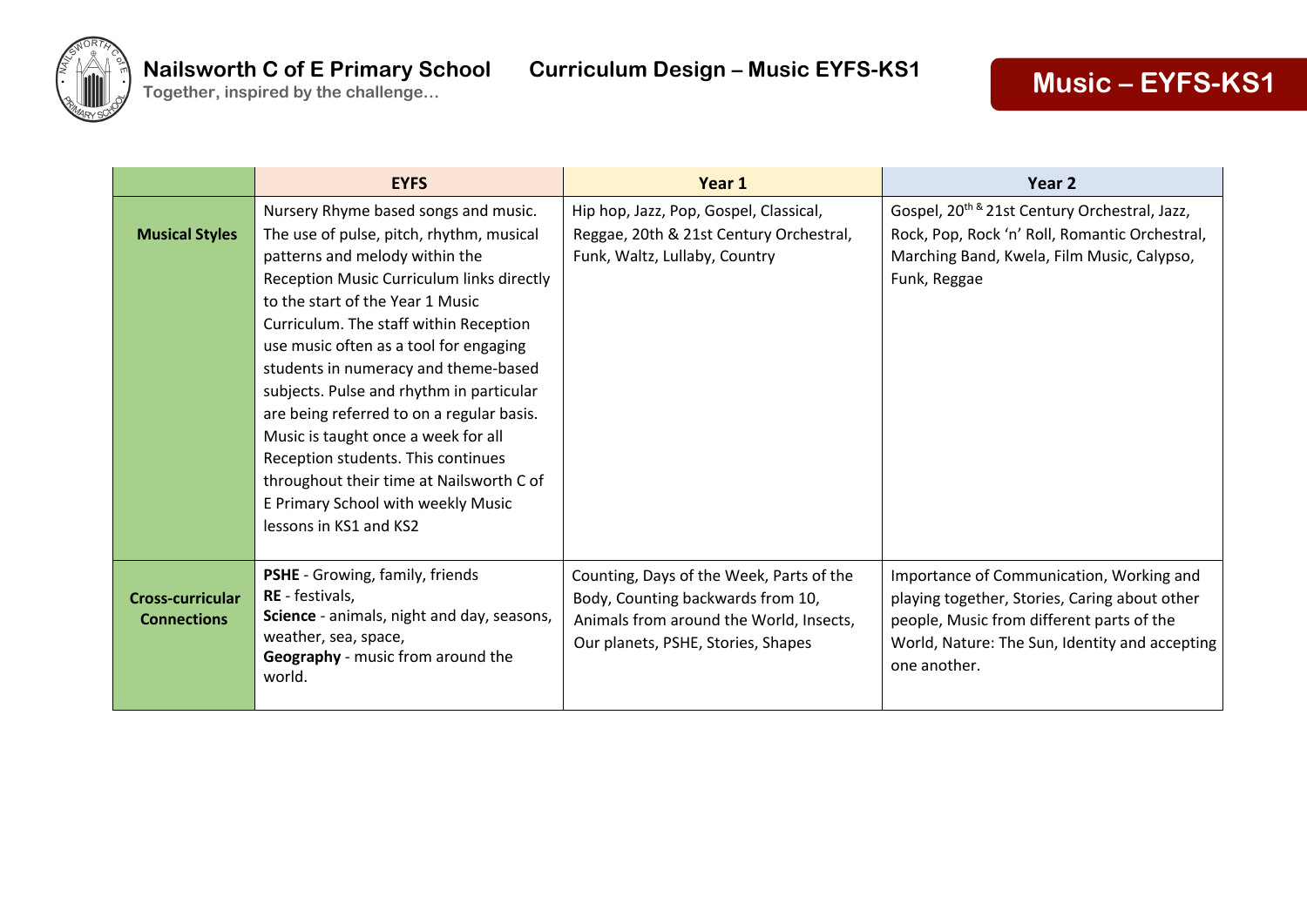

|                                                                                  | <b>EYFS</b> | Year 1                                                                                                                                                                                                                                                                                                                                                                                                                                   | Year <sub>2</sub>                                                                                                                                                                                                                                                                                                                                                                                                                                                                                                                                                                                                                                                                                                              |
|----------------------------------------------------------------------------------|-------------|------------------------------------------------------------------------------------------------------------------------------------------------------------------------------------------------------------------------------------------------------------------------------------------------------------------------------------------------------------------------------------------------------------------------------------------|--------------------------------------------------------------------------------------------------------------------------------------------------------------------------------------------------------------------------------------------------------------------------------------------------------------------------------------------------------------------------------------------------------------------------------------------------------------------------------------------------------------------------------------------------------------------------------------------------------------------------------------------------------------------------------------------------------------------------------|
| <b>Technical</b><br><b>Musicianship:</b><br><b>Understanding</b><br><b>Music</b> |             | Use body percussion, instruments and voices.<br>Key centres of: C major, F major, G major and A<br>minor.<br>Find and keep a steady beat together.<br>Understand the difference between creating a<br>rhythm pattern and a pitch pattern.<br>Copy back simple rhythmic patterns using long<br>and short.<br>Copy back simple melodic patterns using high<br>and low.<br>Complete vocal warm-ups with a copy back<br>option to use Solfa. | Use body percussion, instruments and voices.<br>Key centres: C major, G major, A minor Find and<br>keep a steady beat.<br>Copy back simple rhythm patterns using long and<br>short.<br>Copy back simple melodic patterns<br>using high and low<br>Complete vocal warmups.<br>Sing short phrases independently.                                                                                                                                                                                                                                                                                                                                                                                                                 |
| <b>Expressive</b><br><b>Listening</b>                                            |             | Move and dance with the music.<br>Find the steady beat.<br>Talk about feelings created by the music.<br>Recognise some band and orchestral<br>instruments.<br>Describe tempo as fast or slow.<br>Describe dynamics as loud and quiet.<br>Join in sections of the song, eg chorus. Begin to<br>understand where the music fits in the world.<br>Begin to understand about different styles of<br>music.                                   | Mark the beat of a listening piece (e.g. Boléro by<br>Ravel) by tapping or clapping and recognising<br>tempo, as well as changes in tempo.<br>Walk in time to the beat of a piece of music.<br>Identify the beat groupings in the music you sing<br>and listen, e.g. 2-time, 3-time etc.<br>Move and dance with the music confidently. Talk<br>about how the music makes you feel. Find different<br>steady beats.<br>Describe tempo as fast or slow.<br>Describe dynamics as loud or quiet.<br>Join in sections of the song, e.g. call and response.<br>Start to talk about the style of a piece of music.<br>Recognise some band and orchestral instruments.<br>Start to talk about where music might fit into the<br>world. |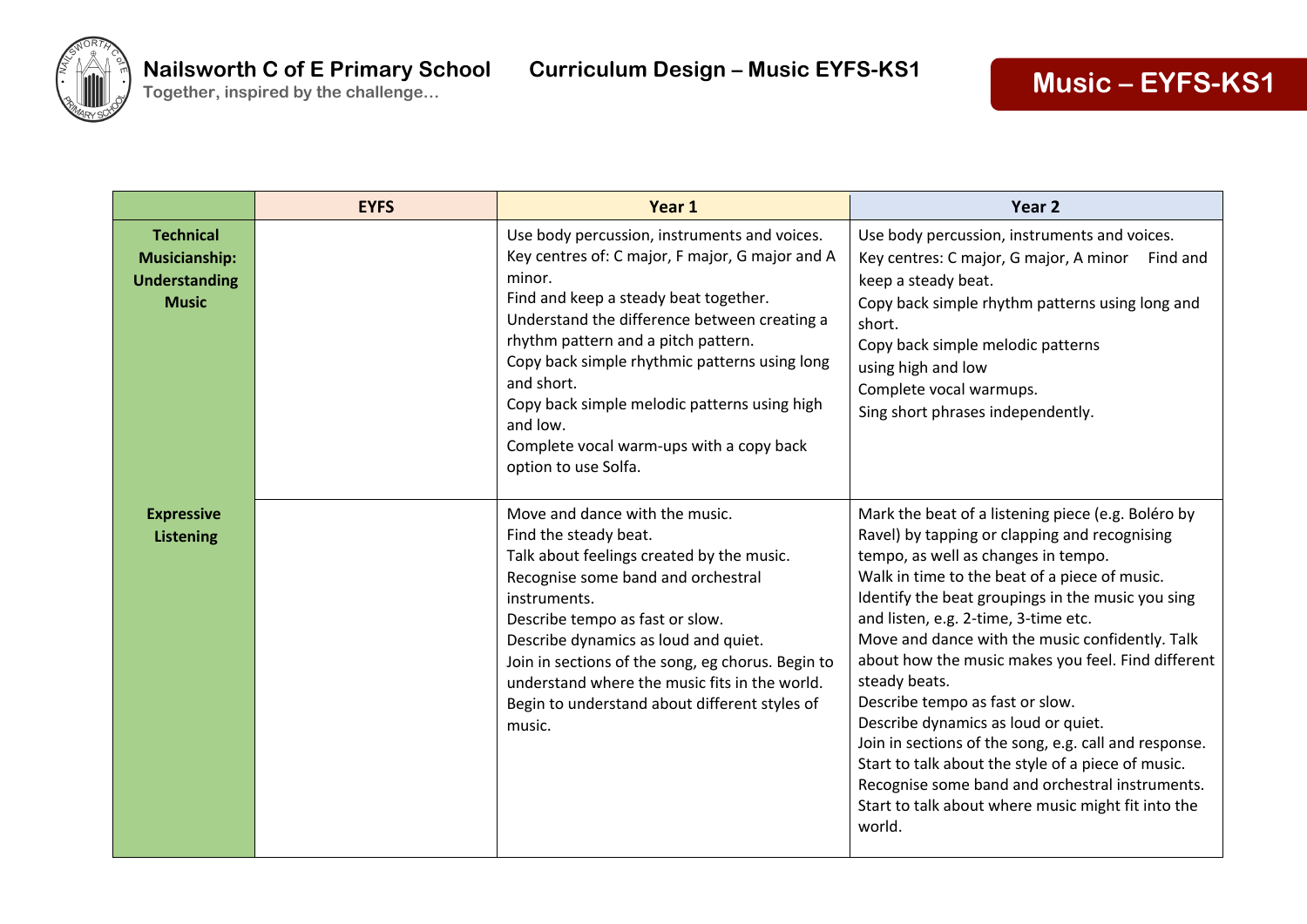

|                          | <b>EYFS</b>                                                                       | Year 1                                                                                                                                                        | Year 2                                                                                                                                                                                                                                                                                                                                                                                                                                                                                                                                                                                                                                                                                                                                                                                                                                                                                                 |
|--------------------------|-----------------------------------------------------------------------------------|---------------------------------------------------------------------------------------------------------------------------------------------------------------|--------------------------------------------------------------------------------------------------------------------------------------------------------------------------------------------------------------------------------------------------------------------------------------------------------------------------------------------------------------------------------------------------------------------------------------------------------------------------------------------------------------------------------------------------------------------------------------------------------------------------------------------------------------------------------------------------------------------------------------------------------------------------------------------------------------------------------------------------------------------------------------------------------|
| <b>Technical Singing</b> | Copy/clap the rhythm of names, phrases<br>from the song, and words from the song. | Sing, rap, rhyme, chant and use spoken<br>word.<br>Demonstrate good singing posture.<br>Sing songs from memory.<br>Copy back high and low.<br>Sing in unison. | Sing as part of a choir.<br>Demonstrate good singing posture.<br>Sing songs from memory.<br>Sing to communicate the meaning of the<br>words.<br>Sing in unison and sometimes in parts with<br>pitching accuracy.<br>Understand and follow the leader or<br>conductor.<br>Add actions to a song.<br>Move confidently to a steady beat.<br>Talk about feelings created by the<br>music/song.<br>Recognise some band and orchestral<br>linstruments.<br>Describe tempo as fast or slow.<br>Join in sections of the song, eg chorus.<br>Begin to understand where the music fits in<br>the world.<br>Begin to talk about and understand the style<br>of the music.<br>Know the meaning of dynamics (loud/quiet)<br>and tempo (fast/slow), and be able to<br>demonstrate these when singing by<br>responding to (a) the leader's directions and<br>(b) visual symbols (eg crescendo,<br>decrescendo, pause) |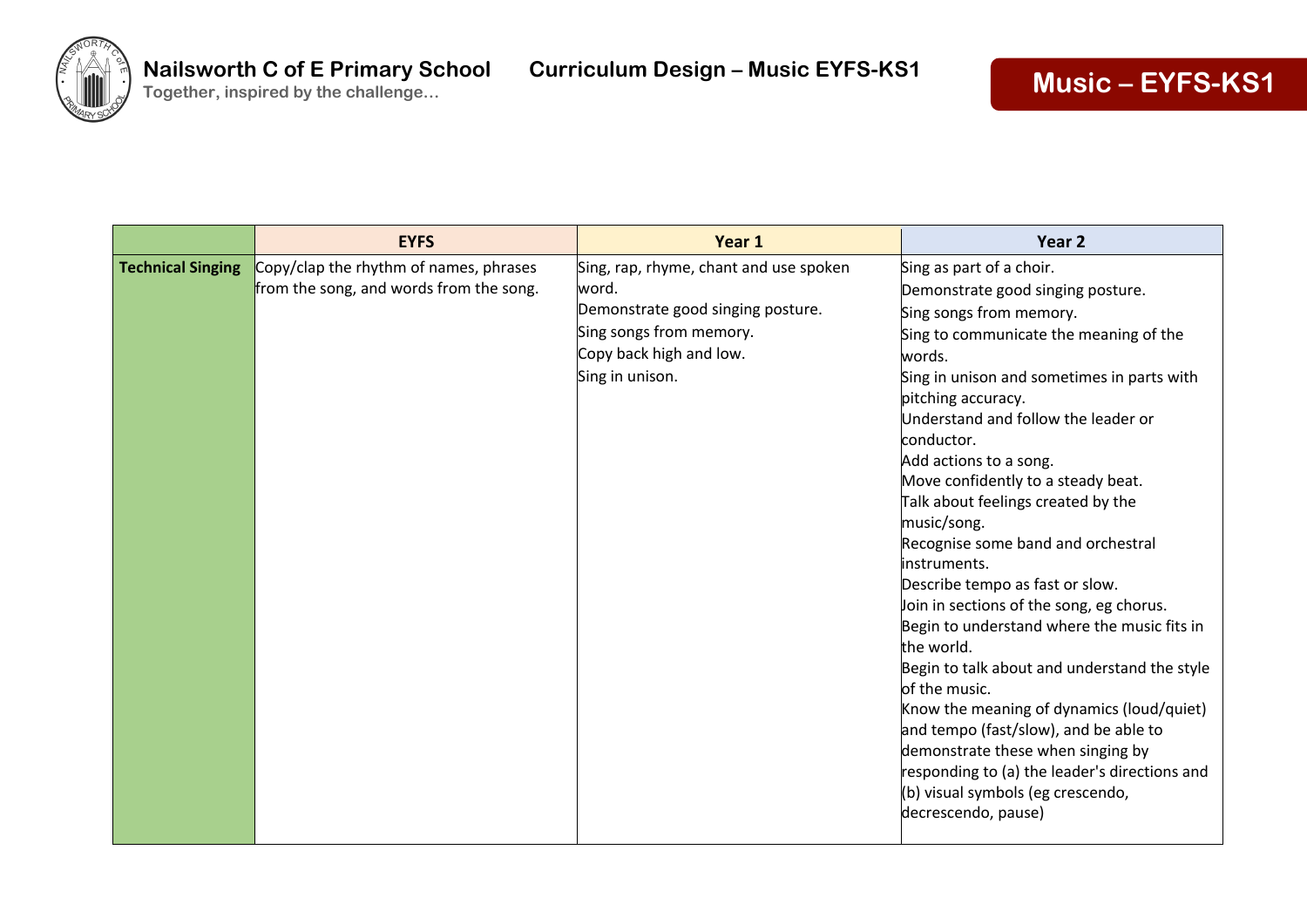

|                                                               | <b>EYFS</b>                                                                                                             | Year 1                                                                                                                                                                                                                                                                         | Year <sub>2</sub>                                                                                                                                                                                                                                                                                                              |
|---------------------------------------------------------------|-------------------------------------------------------------------------------------------------------------------------|--------------------------------------------------------------------------------------------------------------------------------------------------------------------------------------------------------------------------------------------------------------------------------|--------------------------------------------------------------------------------------------------------------------------------------------------------------------------------------------------------------------------------------------------------------------------------------------------------------------------------|
| <b>Technical</b><br><b>Notation</b>                           | High and low games- Explore high and low<br>sounds using voices and glockenspiels.<br>Explore high pitch and low pitch. | Explore ways of representing high and low<br>sounds, and long and short sounds, using<br>symbols and any appropriate means of<br>notation.                                                                                                                                     | Explore ways of representing high and low<br>sounds, and long and short sounds, using<br>symbols and any appropriate means of<br>notation.<br>Explore standard notation, using crotchets,<br>quavers, minims and semibreves.<br>Identify hand signals as notation and<br>recognise music notation on a stave of five<br>lines. |
| <b>Technical</b><br><b>Playing</b><br><b>Instruments</b>      |                                                                                                                         | Rehearse and learn to play a simple melodic<br>instrumental part by ear or from simple<br>notation, in C major, F major, D major and D<br>minor.                                                                                                                               | Rehearse and learn to play a simple melodic<br>instrumental part by ear or from notation,<br>in C major, F major and G major.                                                                                                                                                                                                  |
| <b>Constructive</b><br><b>Creating:</b><br><b>Improvising</b> |                                                                                                                         | Explore improvisation within a major and<br>minor scale using notes:<br>C, D, E<br>D, E, A<br>F, G, A<br>D, F, G<br>Improvise simple vocal patterns using<br>'Questions and Answer' phrases.<br>Understand the difference in creating a<br>rhythm pattern and a pitch pattern. | Explore improvisation within a major scale<br>using notes:<br>C, D, E<br>C, G, A<br>G, A, B<br>F, G, A<br>Work with a partner and in the class to<br>improvise simple 'Questions and Answer'<br>phrases, to be sung and played on untuned<br>percussion, creating a musical conversation.                                      |